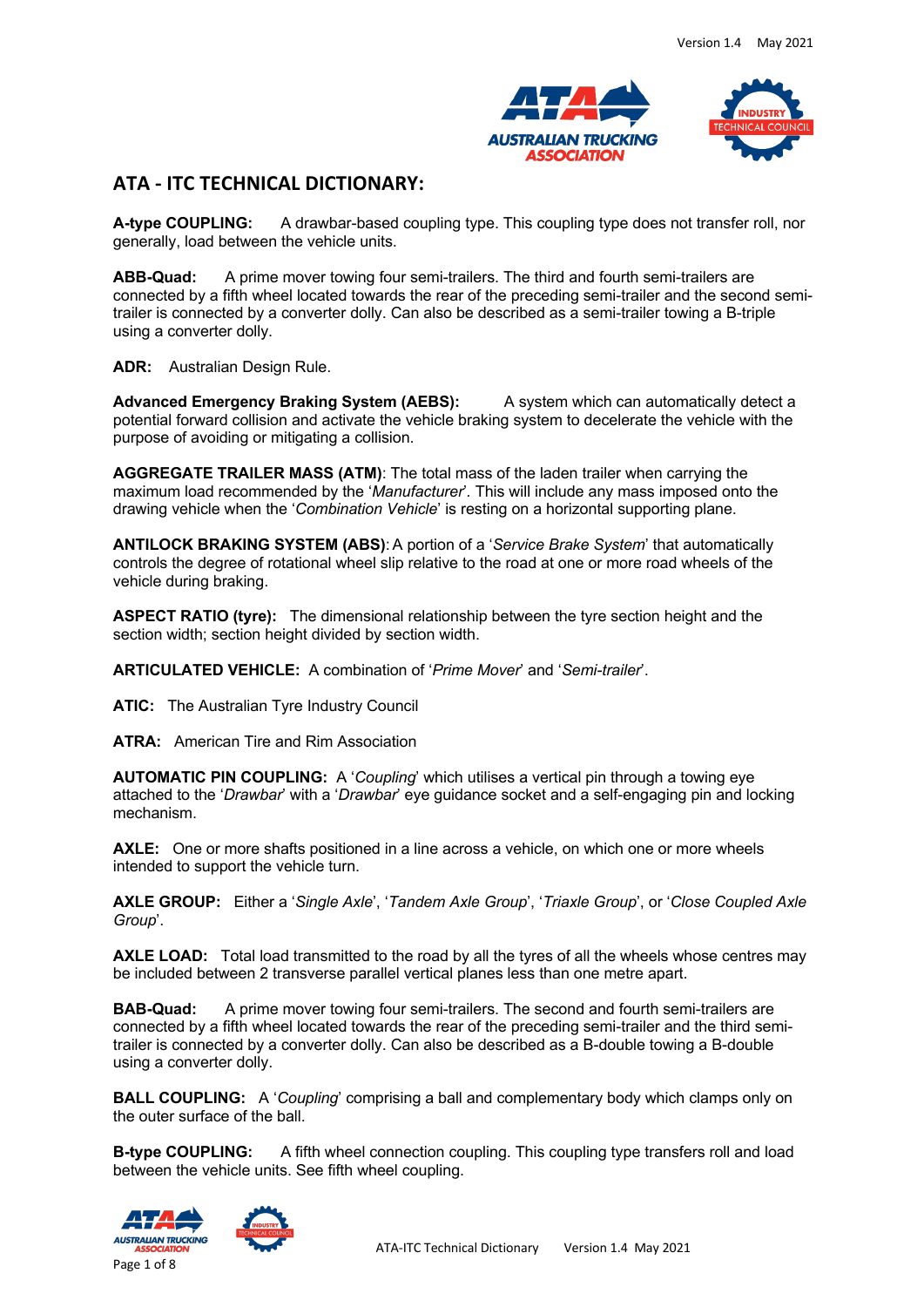**B-DOUBLE:** A combination of vehicles consisting of a prime mover towing two (2) '*Semi-trailers*'.

**B-TRIPLE:** A combination of vehicles consisting of a prime mover towing three (3) '*Semi-trailers*'.

**BEAD:** The area of the mounted tyre which seats against the rim.

**BEAD SEAT:** The area where the tyre seats and seals on the inside of the rim.

**BIAS TYRE:** Consists of multiple rubber plies overlapping each other. The crown and sidewalls are interdependent.

**BRAKE REACTIVE SUSPENSION:** A suspension in which there is a transfer of vertical loading from one '*Axle*' to another '*Axle*' in the same '*Axle Group*' due to the application of the '*Brakes*'.

**CENTRE AXLE TRAILER:** A towed vehicle equipped with a towing device and in which the axle/s is (are) positioned close to the centre of gravity of the vehicle (when uniformly loaded) such that only a small static vertical load, not exceeding 10% of the load corresponding to the maximum design total mass (ATM) or load 10kN (whichever is the lesser), is transmitted to the towing vehicle.

**CLOSE COUPLED AXLE GROUP:** Is where two (2) axles in a group have their centres not more than one (1) metre apart, or three (3) axles not more than two (2) metres apart.

**COLD INFLATION PRESSURE: T**he amount of air pressure in a tyre before a tyre has built up heat from driving.

**COMBINATION CONFIGURATIONS:** Refer to Technical Advisory Procedure – Description of Truck **Configurations** 

http://www.truck.net.au/sites/default/files/TAPs%20-%20description%20of%20truck%20configuration%20September%202016.pdf

**COMBINATION VEHICLE:** Either a combination of a rigid goods vehicle and one trailer (other than a '*Semi-trailer*'); or an '*Articulated Vehicle*'

**CONTACT PATCH:** The part of the tyre in contact with the road (see footprint).

**CONVERTER DOLLY:** A '*Pig Trailer*' with a '*Fifth Wheel Coupling*', designed to convert a '*Semitrailer*' into a '*Dog Trailer*'.

**CRN:** Component Registration Number

**CROWN:** The region between the shoulders of the tyre.

**DEF:** Diesel Emission Fluid (Selective Catalytic Reduction – SCR). Includes products such as AdBlue.

**DOG TRAILER:** A trailer with 2 '*Axle groups*' of which the front '*Axle Group*' is steered by connection to the drawing vehicle.

**D-VALUE:** An expression of the horizontal dynamic load capacity of a coupling or drawbar eye.

**DOG Trailer:** A trailer (including a trailer consisting of a semi-trailer and converter dolly) with— (a) one axle group at the front that is steered by connection to the towing vehicle by a drawbar; and (b) one axle group at the rear.

**DRAWBAR:** Portion of a trailer that connects the trailer body to the '*Coupling*' for towing purposes.

**DRAWBAR LENGTH:** Horizontal distance from the centreline of the towing pivot to the centreline of the '*Axle Group*' of the trailer; or, leading '*Axle Group*' of a dog trailer.

### **DRAWBAR CONFIGURATION:**

Hinged Drawbar – **can move freely** in the vertical plane and does not support any vertical load nor transfer vertical load to the towing coupling.



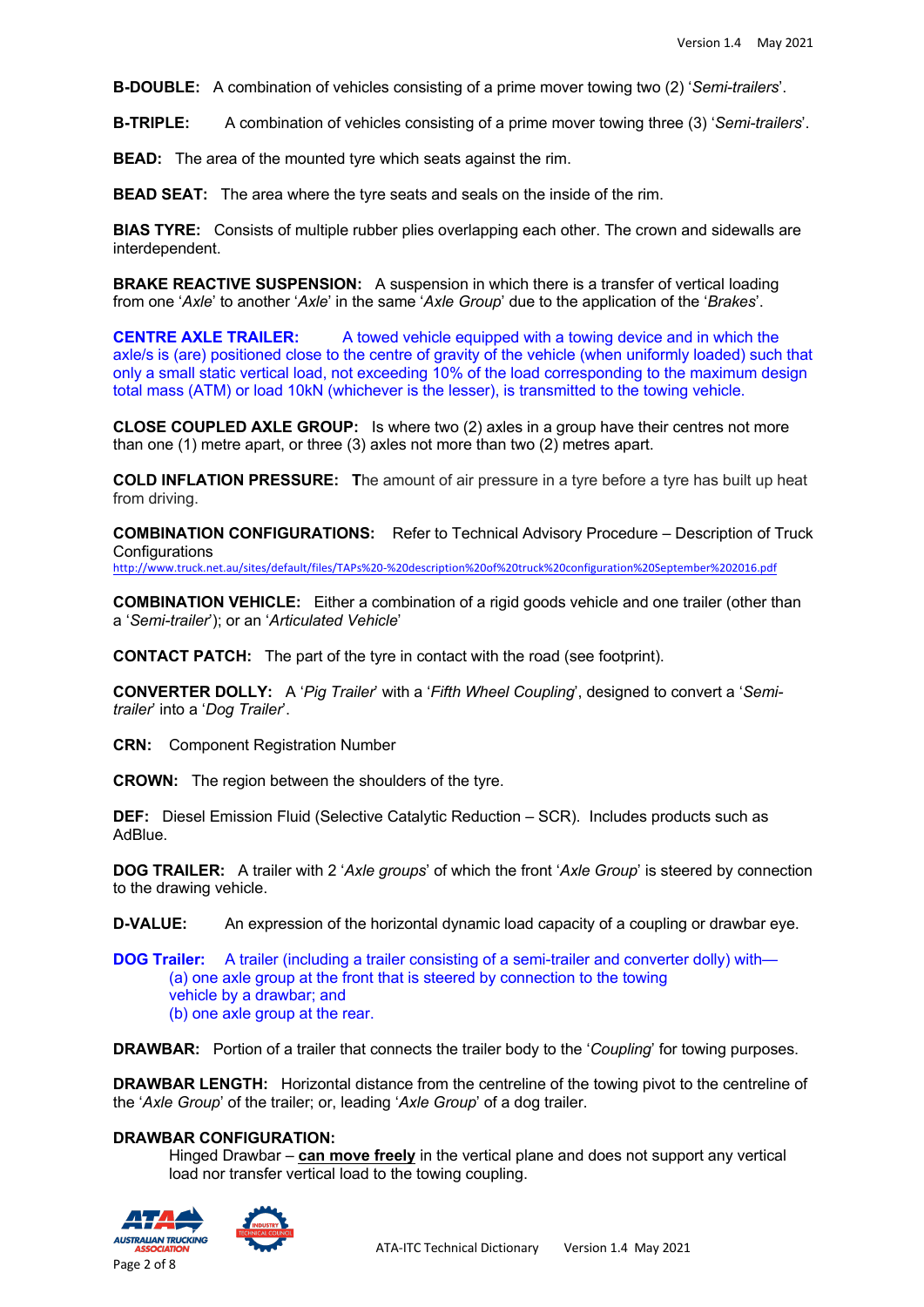

Rigid Drawbar – **cannot move freely** in the vertical plane and does support any vertical load and does transfer vertical load to the towing coupling.



### **DRAWBAR TRAILERs: Include**

- **Pig (centre axle) trailer**
- **Dog Trailer**
- **Converter Dolly**
- **Tag (semi) trailer**

**DUAL TYRES:** Two tyre and rim assemblies, mounted on one side of an axle

**ETRTO:** European Tyre and Rim Technical Organisation

**FIFTH WHEEL ASSEMBLY:** A fifth wheel coupling including any turntable (ballrace), mounting plate, sliding assembly, load cell and other equipment mounted between the towing vehicle chassis and the trailer skid plate, but not including any attachment angles or other sections used for the same purpose. *NOTE: This includes any mechanism which allows the adjustment of the longitudinal location of the fifth wheel*.

**FIFTH WHEEL COUPLING:** A device fitted to a vehicle to permit quick coupling and uncoupling of a semi-trailer, provide articulation for the combination, and provide stability and support to the semi-trailer.

Where a fifth wheel is specially designed to have a turntable base as an integral part, the term "fifth wheel assembly" includes that turntable base. It does not include the skid plate and kingpin, which are parts of the semitrailer.





*NOTE: Frequently, a fifth wheel is incorrectly referred to as a Turntable.*

**FOOTPRINT:** The mark left by a loaded tyre's tread as it meets the road surface (see contact patch).

**GROSS AXLE LOAD RATING (GALR):** The '*Manufacturer*'*s*' specified maximum '*Axle Load*' for each '*Axle*' for which compliance with applicable Australian Design Rules has been or can be established.

**GROSS COMBINATION MASS (GCM):** Value specified for the vehicle by the '*Manufacturer*' as being the maximum of the sum of the '*Gross Vehicle Mass*' of the drawing vehicle plus the sum of the '*Axle Loads*' of any vehicle capable of being drawn as a trailer.



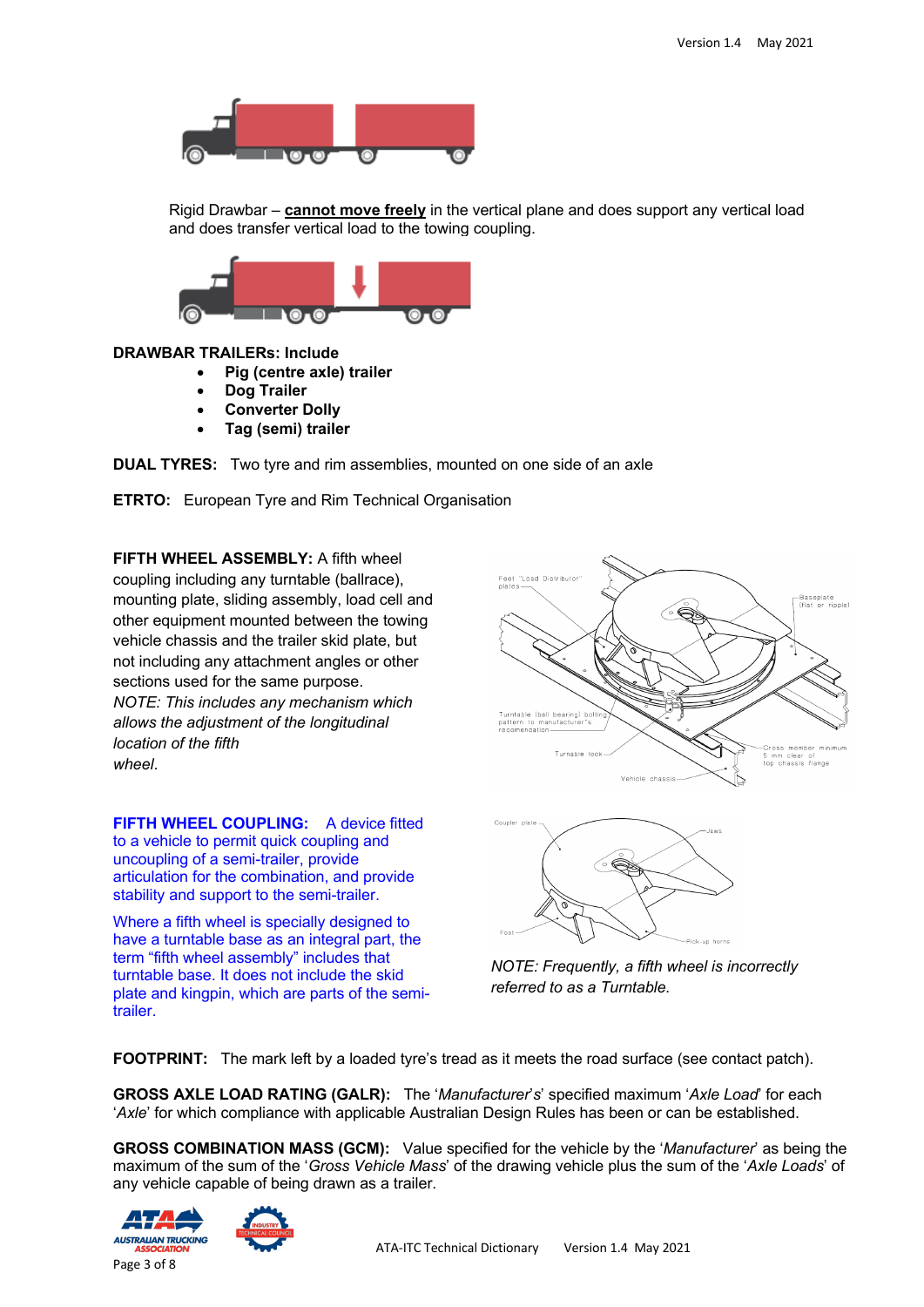**GROSS ROAD TRAIN MASS:** The sum of the laden masses of each of the vehicle units of a '*Road Train*'.

**GROSS TRAILER MASS (GTM):** The mass transmitted to the ground by the '*Axle*' or '*Axles*' of the trailer when coupled to a drawing vehicle and carrying its maximum load approximately uniformly distributed over the load bearing area, and at which compliance with the appropriate Australian Design Rules has been or can be established.

**GROSS VEHICLE MASS (GVM):** The maximum laden mass of a motor vehicle as specified by the '*Manufacturer*'.

**GROUND CLEARANCE:** The minimum distance to the ground from the underside of a vehicle excluding its tyres, wheels, wheel hubs, brake backing plates and flexible mudguards or mudflaps.

**GROUP GROSS AXLE LOAD RATING (GGALR):** The least of the values allowed by '*GALR*', Table 1 of ADR 38/... or that determined by '*Gross Trailer Mass*'.

**HOOK COUPLING:** A '*Coupling*' comprising a hook and towing ring where the hook has a retaining device.

**KINGPIN:** A pin (including retention plate and bolts, where applicable) attached to the skid plate of a semitrailer and used for connecting the semi-trailer to the fifth wheel of a towing vehicle.

*The kingpin 'transfers lateral forces between the towing vehicle and the towed trailer', the towing and braking forces.*

**Lateral Protection Device (LPD)** is a construction consisting of longitudinal member(s) and link(s) (fixing elements) to the chassis side members or other structural parts of the vehicle that is designed to offer effective protection to unprotected road users against the risk of falling under the sides of the vehicle and being caught under the wheels. Parts of the vehicle can be considered an LPD when designed appropriately.

Note: LPD is the European reference to Side Underrun Protection

**LOAD INDEX:** An assigned number ranging from 0 to 279 that corresponds to the load-carrying capacity of a tyre.

**MODULAR COMBINATION:** A modular combination is a multi-vehicle combination that consists of more than two (2) vehicle units, where:

- All individual vehicle units comply with the ADR's and AVSR's
- The sub-combinations are complying vehicle combinations (eq: the prime mover and any two trailers of a B-triple can be assembled to form a complying B-double).

**NEGATIVE CAMBER:** A condition where the top of the tyre is leaning inward from the tyre's vertical centreline, as viewed from the top.

**NEGATIVE CASTOR:** A setting where the steering axis is inclined forward at the top as viewed from the side; a condition which tends to cause instability.

**NEGATIVE OFFSET:** When the back of the bolt pad is closer to the inside of the wheel; when the mounting face is inboard of the rim centreline; extends assembly away from vehicle resulting in wider tracking.

## **OEM (Original Equipment Manufacturer):**

**OVERALL LENGTH:** The maximum distance measured longitudinally; length includes everything (except front blind s

pot mirrors that protrude less than 150 mm).

**OVERALL WIDTH:** The maximum distance measured across the body including wheel guards, but excluding:

- Rear vision mirrors, signalling devices, side mounted lamps and reflectors,
- Anti-skid devices mounted on wheels, central tyre inflation systems, and tyre pressure gauges,
- Permanently fixed webbing-assembly type devices, such as curtain-side devices, provided that the maximum distance measured across the body including any part of the devices does not exceed 2.55m.

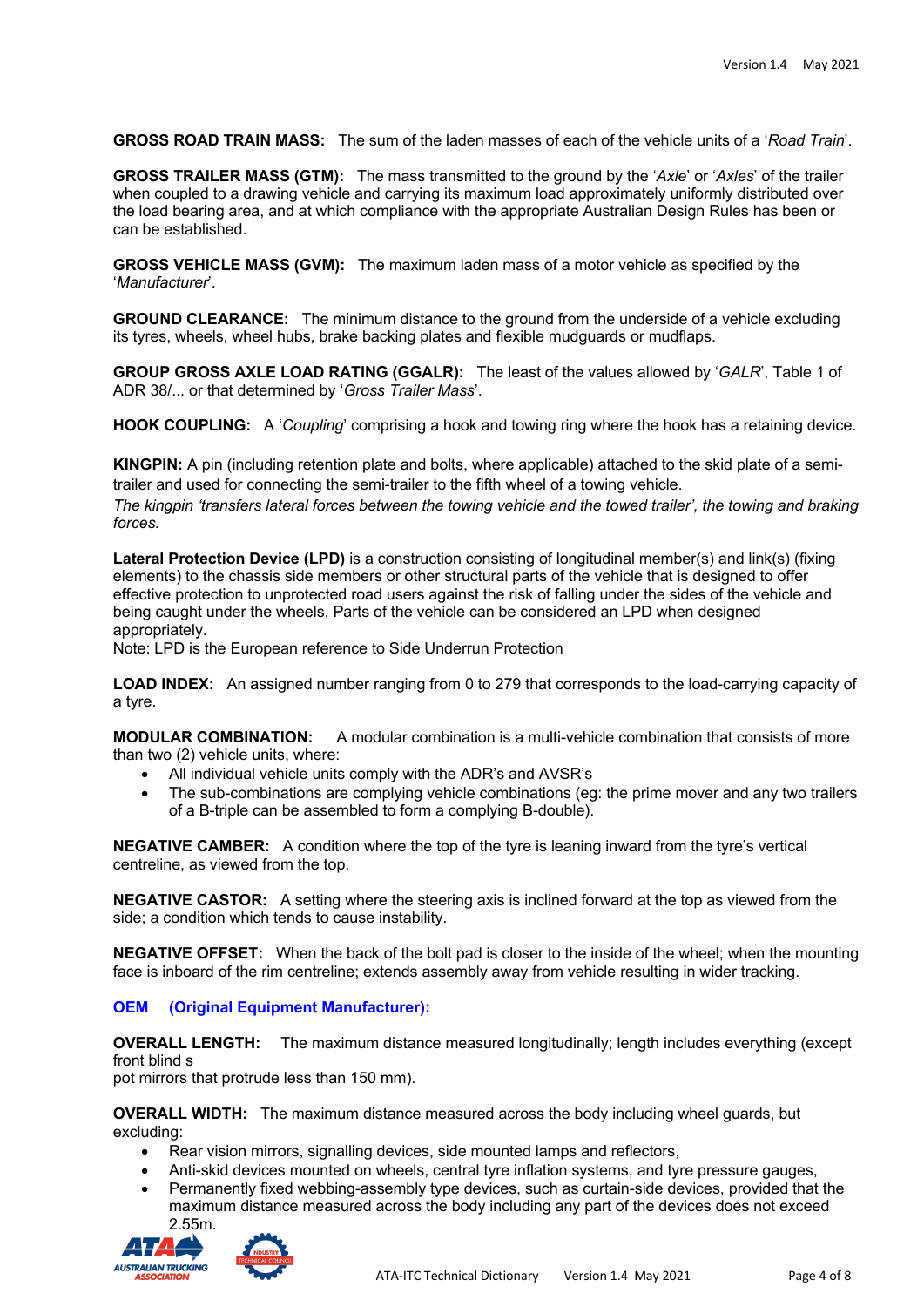**OVER-STEER:** A cornering condition where the rear tyres lose traction before the front tyres; the tendency of a vehicle to turn more sharply than the driver intends while negotiating a turn.

**PCBU:** Person Conducting a Business or Undertaking (This is a legal term, and a 'person' could be a company).

**PIG TRAILER:** A trailer having one '*Axle Group*' near the middle of the length of the goods-carrying surface. See "centre axle trailer".

**POSITIVE CAMBER:** A condition where the top of the tyre is leading outward from the tyre's vertical centreline, as viewed from the top.

**POSITIVE CASTOR:** A setting where the top of a tyre is inclined rearward at the top, as viewed from the side; makes possible self-centring force that tends to return the wheel to the direction the vehicle is travelling.

**POSITIVE OFFSET:** When the back of the bolt pad is closed to the outside of the wheel; when the mounting face is outboard of the rim centreline; draws assembly towards the vehicle resulting in narrower tracking.

**PRIME MOVER:** A motor vehicle built to tow a '*Semi-trailer*'.

**QUAD AXLE GROUP:** A quad axle group means a group of four axles in which the horizontal distance between the centre lines of the end axles is between 3.2 and 4.9 metres.

**RADIAL TYRE:** A tyre built with casing plies that cross the crown at 90 degrees

**REAR OVERHANG:** The distance measured horizontally and parallel to the longitudinal axis of the vehicle between the '*Rear End*' of the vehicle and *the* '*Centre of an Axle Group*' (See diagram under '*Wheelbase*').

**RETREAD:** The process of reconditioning a worn tyre by curing a new tread to the prepared surface of the tyre.

**ROAD TRAIN:** A combination of vehicles, other than a '*B-Double*', consisting of a motor vehicle towing at least 2 trailers (counting as one trailer a '*Converter Dolly*' supporting a '*Semi-trailer*'*)*.

**'S' DIMENSION:** Measurement from the front articulation point to the rear overhang line *(centre of rear axle group)*

**SAFETY ALERT:** Safety alerts are issued when there is a specific safety issue that without immediate action being taken could result in a serious or fatal injury. When dangerous equipment, processes, procedures, or substances are identified during or after an investigation or as the result of a notification from others, to notify users and other stakeholders of the danger and steps that need to be taken to rectify the fault and/or protect people against a safety issue.

**SARN:** Sub-assembly Registration Number

**SECTION HEIGHT:** The distance from the bottom of the bead to the top of the tread.

**SECTION WIDTH:** The distance from sidewall to sidewall, exclusive of any raised lettering.

**SEMI-TRAILER:** A trailer (including a pole-type trailer) that has:

(i) one **'***Axle Group*' or single axle towards the rear; and (ii) a means of attachment to a '*Prime Mover*', towing semi-trailer or converter dolly that would result in some of the load being imposed on the '*Prime Mover*' towing vehicle.

**SIDEWALL:** The side of the tyre between the tread shoulder and the rim bead.

**SKID PLATE:** The plate structure on the '*Semi-trailer*' which houses the kingpin, and which mounts on to the '*Fifth Wheel Coupling*' coupler plate to form the connection between the towing vehicle and the '*Semitrailer*'.

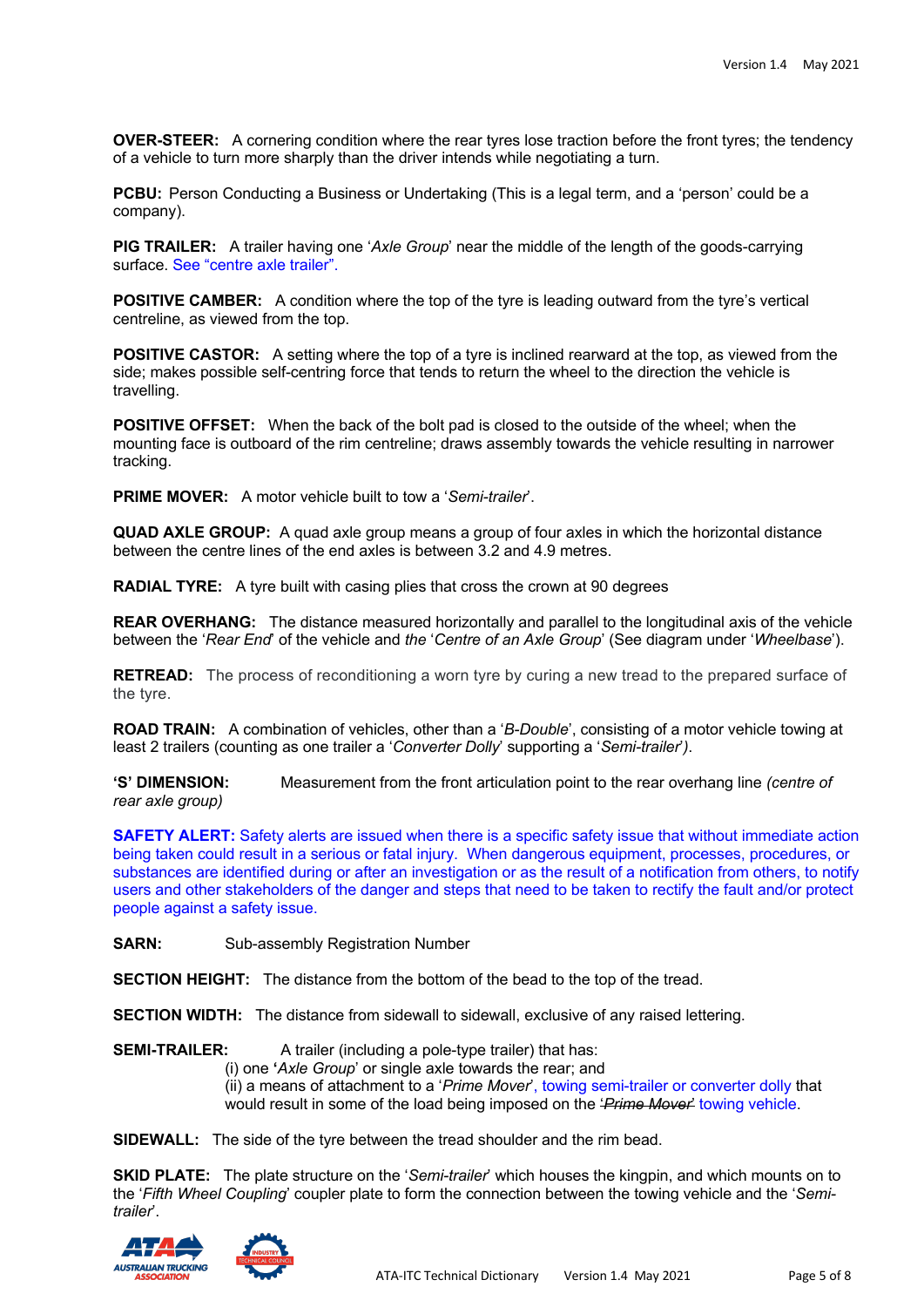

*The Skid plate transfers vertical force (the weight) from the trailer to the towing vehicle through the fifth wheel assembly.*

**SKID PLATE LOCKING KEY:** A steel block attached to the underside of the skid plate. It is located rearward of the king pin to key into the throat of the coupler plate of a turntable based fifth wheel, to prevent relative rotation of these two components.

*A skid plate locking key is sometimes referred to as the "block''.*

**SPEED CATEGORY/SYMBOL:** An alphabetical system describing a tyre's capability to travel at established and predetermined speeds and gauged by controlled indoor laboratory testing. An indication of the tyre's performance.

**SPLIT AXLE CONFIGURATION:** Two adjacent axle groups in a configuration (subject to specific approval) to a maximum of four (4) axles that form a non-complying axle group. A split axle group will normally involve three or four axles, examples include:  $1 + 2$ ;  $1 + 3$ ;  $2 + 2$ ;  $3 + 1$ ;  $2 + 1$ :  $1 + 2 + 1$ :

**SUP:** Side Underrun Protection (Australia)

**SUSIE:** Susie (or Suzi, Suzy) Coil originally referred to self-coiling Suspended Insulated Electrical, Electrical Susie Coils. The technology has also been adopted for airlines Air Susie Coils. Susie coils should only be used in semi-trailer applications.

**S-VALUE:** Manufacturer's static v ertical load rating for a coupling or drawbar eye.

**TAG TRAILER:** Is a semi-trailer (with one **'***Axle Group*' or single axle towards the rear) with a GTM greater than 4.5 tonnes, that includes a cargo carrying load space and is so constructed that:

- the design unladen coupling height is  $\leq$  950 mm.
- the trailer's rated imposed static vertical load at the coupling is:
	- $\circ$  ≥ 10% of the trailer GTM.

**TANDEM AXLE GROUP:** A group of at least 2 '*Axles*', in which the horizontal distance between the centre lines of the outermost axles is at least 1.0 metre, but not more than 2.0 metre.

**TOW COUPLING OVERHANG:** The horizontal distance from the centre of the rearmost '*Axle Group*', or the centre line of the single axle, to the pivot point of the coupling near the rear of the vehicle.

**TOW COUPLING:** A device, other than a fifth wheel, used with a '*Prime Mover*' or a '*Trailer*' to permit quick coupling and uncoupling and to provide articulation for the towing of a trailer.

**TRAA:** The Tyre and Rim Association of Australia

**TRAILER CONTROL BRAKE VALVE (Trailer Service Brake Controller Handpiece):** The "trailer control brake valve" is normally used to operate the trailer service brakes independent of the prime mover service brakes. It may be used, however, wherever a hand-controlled pressure graduation function is desired. It is



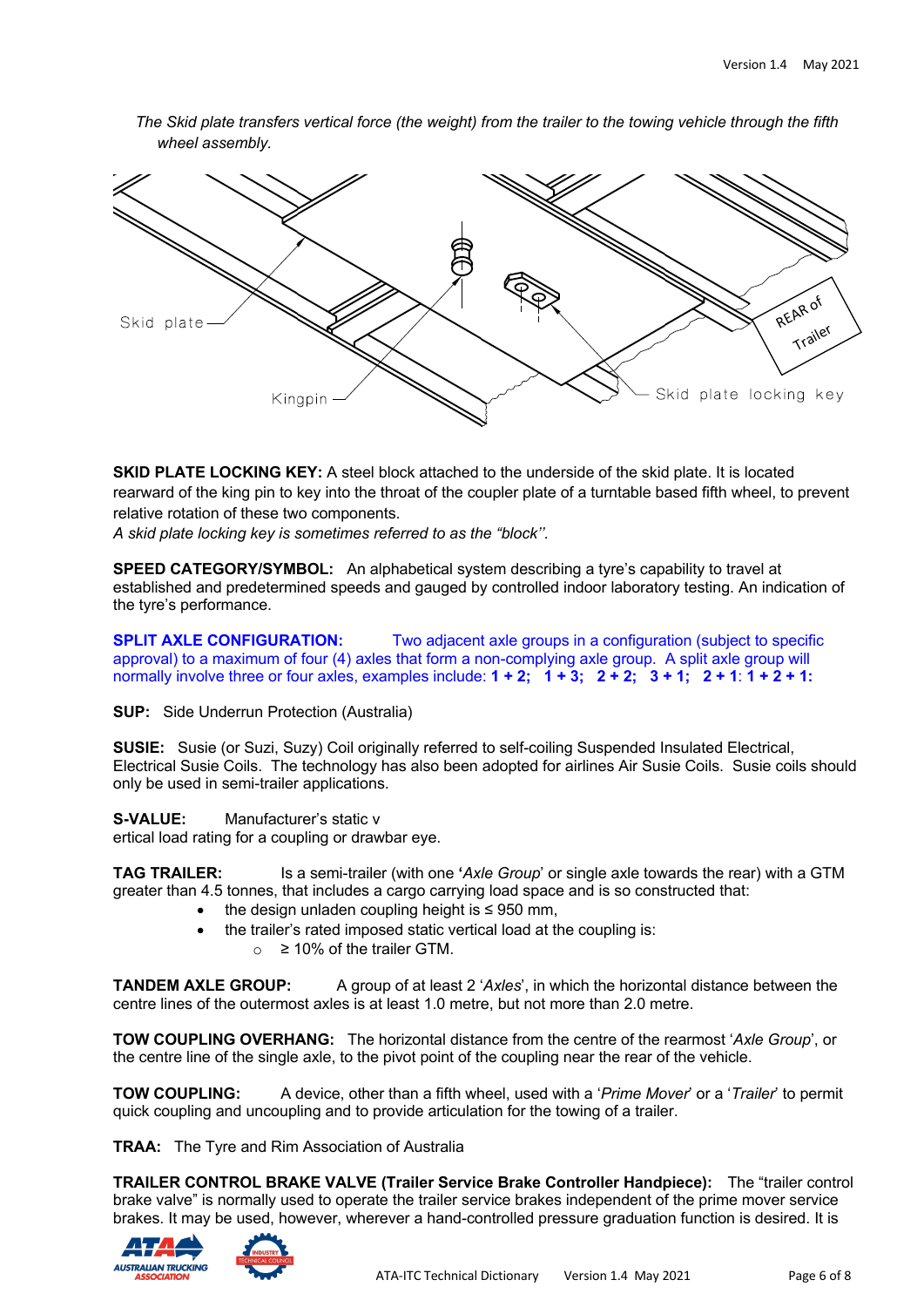handle-operated and is designed for dash or panel mounting. It is not designed for use as, or as a substitute for a vehicles park brake and should never be used to hold the brakes applied when the operator leaves the vehicle.

**TRIAXLE GROUP:** A combination of 3 '*Axles*' in which the front and rear '*Axles*' are not less than 2.0 m and not more than 3.2 m apart.

**TRUCK IMPACT CHART:** Refer to Technical Advisory Procedure – Truck Impact Chart https://www.truck.net.au/system/files/industry-resources/TAPs%20-%20Truck%20Impact%20Chart%20March%202018.pdf

**TUG TEST:** A tug test is simple, apply the trailer service brakes, put the towing vehicle in the lowest available forward (or reverse) gear, release the towing vehicle/s brakes and apply forward tractive power. If properly connected, the towing vehicle will pull forward but be unable to move because the trailer brakes are engaged, and the fifth wheel has coupled to the kingpin.

**TURNTABLE:** A bearing built to carry vertical and horizontal loads, but that does not allow quick separation of its upper and lower rotating elements (*typically, a Ball-race or greasy plate)* and is used to connect and allow articulation between -

- (a) a prime mover and a semi-trailer; or
- (b) the front axle group or axle of a dog trailer and the body of the trailer; or
- (c) a fifth wheel coupling and the vehicle to which it is mounted.

Note: A ball-race type turntable may also be referred to as a slewing ring by the manufacturer.

**UNDER-STEER:** A cornering situation where the front tyres generate more slip angle than the rear tyres; the tendency of the vehicle to turn less sharply than the driver intends and compensated for by the addition of more steering input.

**V-VALUE:** An expression of the vertical dynamic load capacity of a coupling or drawbar eye.

**WHEELBASE:** The dimension measured horizontally and parallel to the longitudinal axis of the vehicle between the front and rear wheel centrelines at '*Unladen Mass*'*.* In the case of the rear '*Axle Group*' the dimension must be to the '*Centre of an Axle Group*'*.* For a steerable front '*Axle*' or '*Axle Group*' the dimension shall be to the centreline of the foremost '*Axle*' *(See* illustration Appendix 1).

**WIDE SINGLE TYRE:** A single truck tyre having a '*Specified Design Section Width*' of 375 mm or more which is intended to perform the function of a pair of dual truck tyres. There are 2 ranges of '*Specified Design Section Width*', viz 375 mm to 450 mm and over 450 mm.

### **Additional Resources:**

- Third Edition Australian Design Rule Definitions and Categories https://www.legislation.gov.au/Details/F2016C00487
- NHVR Glossary of common terms https://www.nhvr.gov.au/files/201612-0062-nhvr-glossary-of-common-terms.pdf